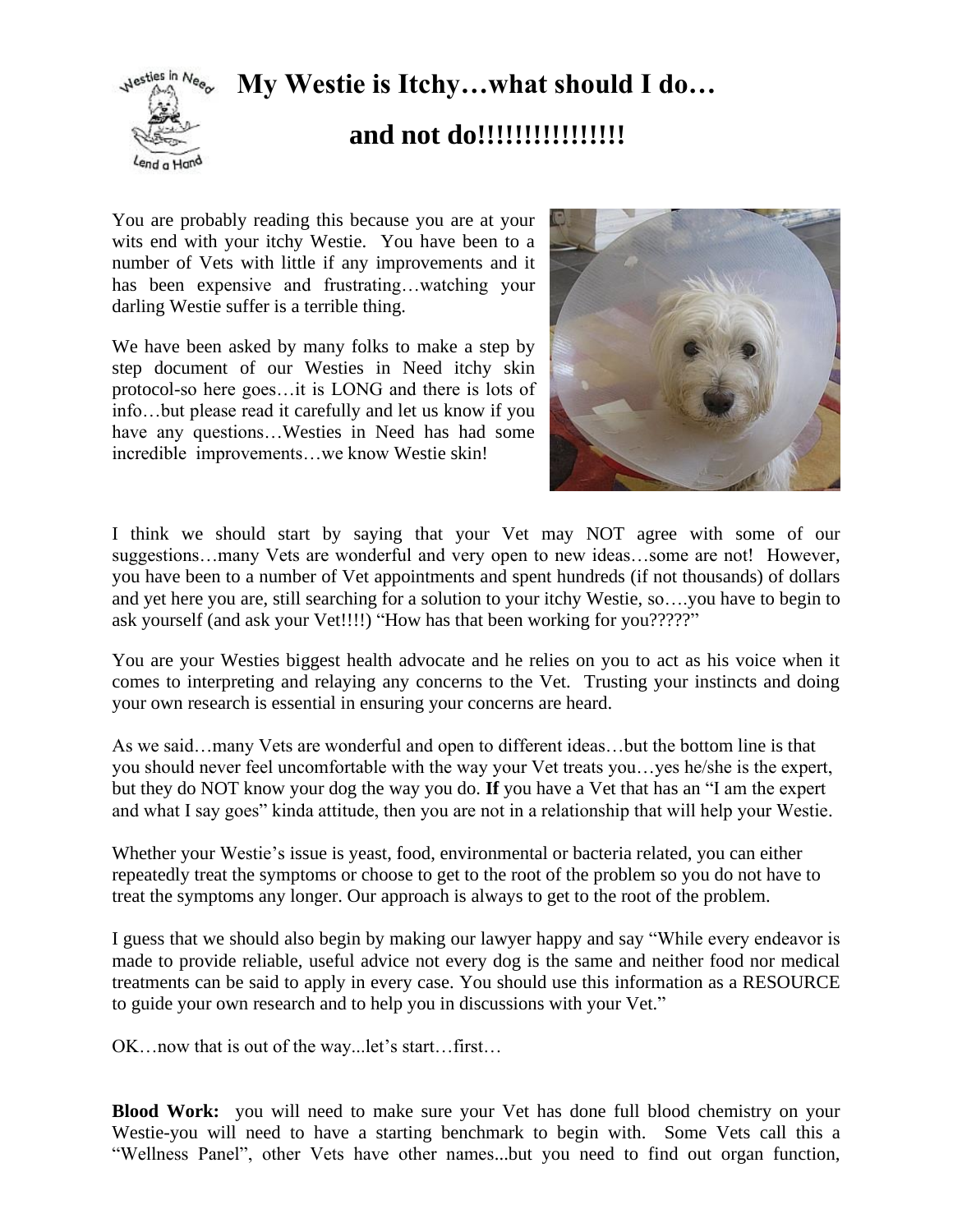electrolytes, hematology, proteins etc. **It is VERY important to make sure that you include a full thyroid panel as well** (more thyroid info will follow below) but you need to have that included.

You MUST insist that you see and have a copy of all tests done on your Westie…a Vet saying "I did the blood work and it is all normal" is not good enough any longer. You have now made the decision to be an ACTIVE participant in your Westies health and that begins with the results. Blood work can be expensive but very worth it.

**Thyroid:** Many, many itchy Westies have hypothyroidism. Hypothyroidism is the condition where your dog has an inadequate active thyroid hormone. Thyroxine (also known as T4) is the major hormone secreted by the thyroid gland. The thyroid gland is part of the endocrine system, the collection of glands that produce all of the body's hormones. Together the endocrine glands control almost every cellular function.

The thyroid gland is an essential gland for life. If it is diseased or destroyed, thyroxine replacement therapy must be provided for the rest of the animal's life in order for the cellular activities to function properly.

Dermatological Signs of Hypothyroidism:

- Dry, scaly skin and dandruff Seborrhea with dry or greasy skin
- 
- 
- Bilaterally symmetrical hair loss Dry eye
- 
- 
- 
- Chronic offensive skin odor Hyperpigmentation (black skin)
- Coarse, dull coat Pyoderma or skin infections
	-
- Rat tail Cold intolerance
- Puppy coat Yeast over growth

Hypothyroidism has increased significantly over the last few years…some even call it an epidemic. But why is this happening??? The answers are simple really…poor breeding, over vaccinating, chemical flea, tick, heartworm treatments and non steroidal and anti inflammatory medications

This is why it is so important to have your Westies' thyroid tested. Some Vets may recommend only a T4 panel be done on your dog….**please know that this shorten and modified test is not enough.**

If only the T4 is tested and if the T4 is "normal" your Vet may claim that the dog does not suffer from thyroid disease. Next you may spend months and thousands of dollars trying to find out what is wrong with your dog and it may have been an easy fix...a full thyroid panel.

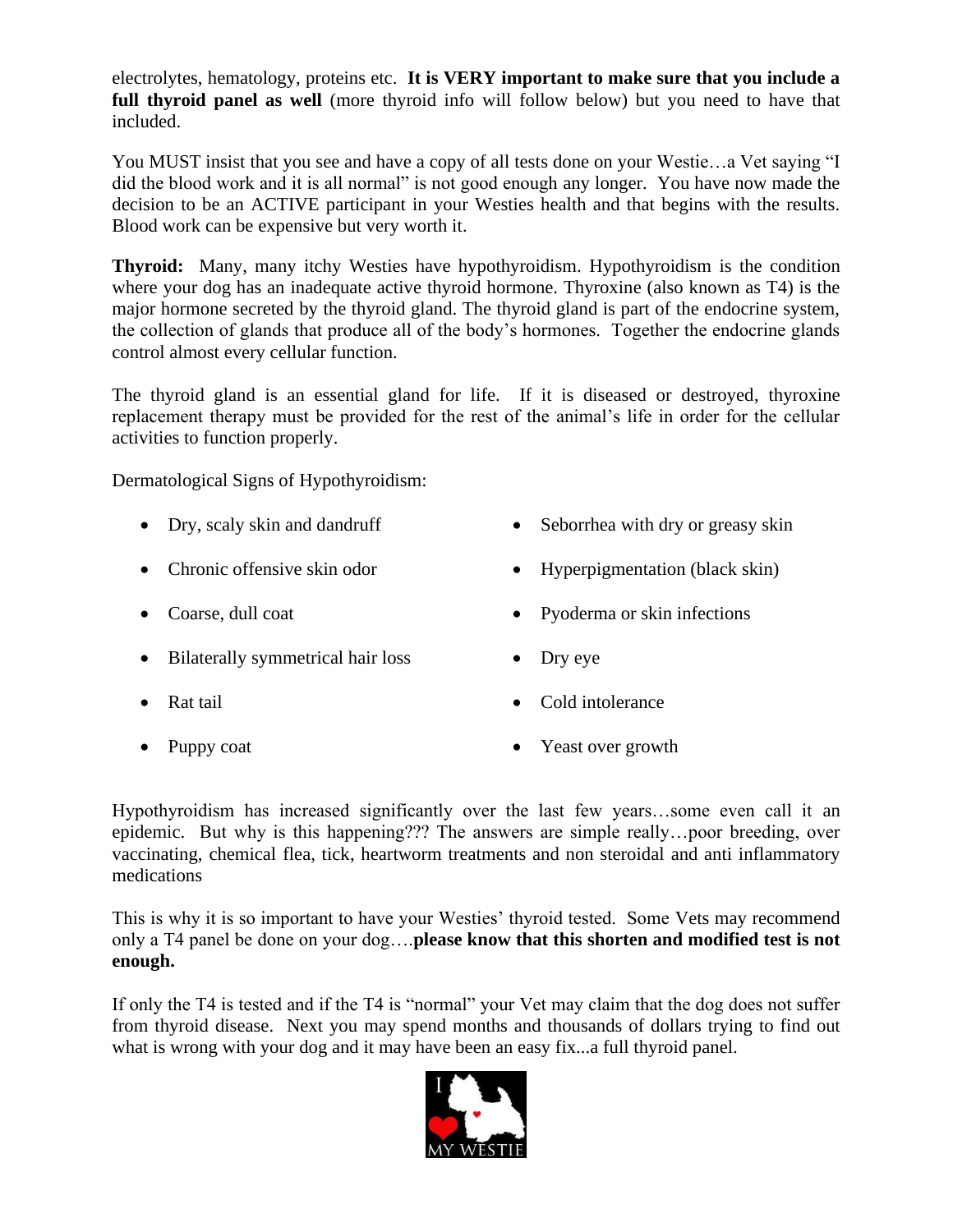A complete Thyroid panel is:

- $\bullet$  T4
- $\bullet$  T<sub>3</sub>
- free T4
- free T3
- TgAA

When you see the results that your Vet will show and **give** you for your dogs' thyroid function from the full thyroid panel, you will see what the lab refers to as a "normal" range. If your Westie's thyroid function is only 0.1 % above the low end of that "normal" your Vet may say that the thyroid is fine. **IT IS NOT**….for our breed and for a dog with skin issues, we want to see the thyroid level in the 50% range…so if your Westie is not showing a thyroid function of about 50%, they MUST go on a medication called Thyroxin. You will never completely get your Westie's skin well if the thyroid is not functioning well.

In our experience, a Westie is considered to suffer from sub clinical hypothyroidism if his hormone levels fall within the lower 50% of the normal range. To calculate the 50% point, simply add the lower and highest values and divide by two.

Examples:

T4 Laboratory (normal) Range is: 13.0-53.0 13.0 plus  $53.0 = 66$ 66 divide by  $2 = 33$ If your dog has a T4 level below 33 they are considered to suffer from sub clinical hypothyroidism

Free T4 Laboratory (normal) Range is  $7.7 - 47.6$ 7.7 plus  $47.6 = 55.3$ 55.3 divide by 2 =27.65 If your dog has a T3 level below 27.65 they are considered to suffer from sub clinical hypothyroidism

You can see the laboratory ranges above vary widely and are merely guidelines. As we said before- trust your instincts-if you have noticed your normally happy and healthy dog showing some of the signs and symptoms that we mentioned above speak to your Vet about a trial of thyroid supplementation.

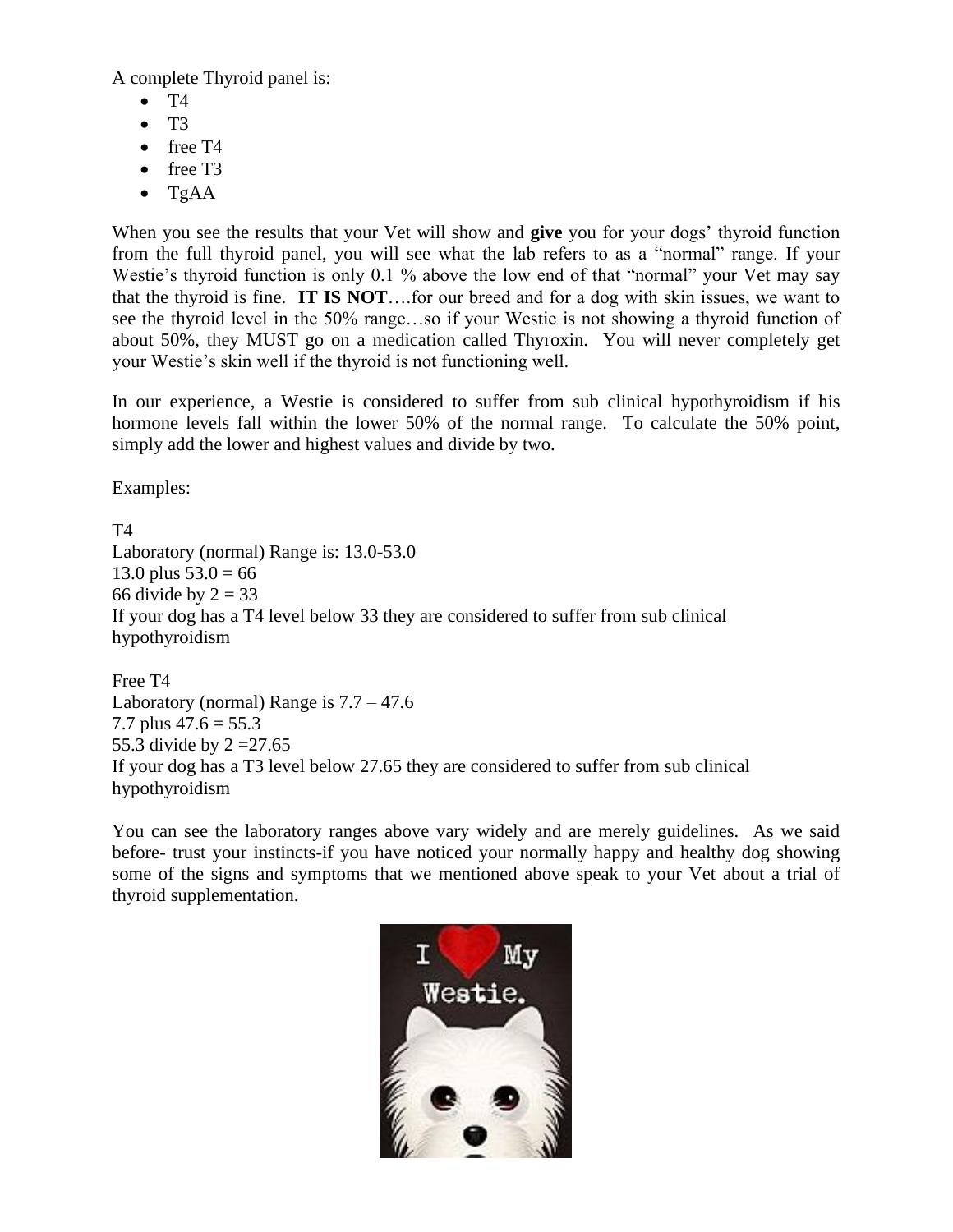

**Edward- August 31st**



**MEDICATIONS**: you have most probably a cupboard with assorted medications that you have tried that is overflowing and has been costly. Our rescue is well aware that Vets must make money to survive and run their business; however there comes a point, when a pet owner feels that they are paying WAY too much for medications.

To that end, may we suggest that you always check prices of medications before you get them from your Vet. Most folks do not know that is an option...but it is!!!! If your Vet prescribes a medication you can simply ask him or her for the paper prescription and not the medication itself.

There are several discount Pet pharmacies in the US and in Canada, but we will be using a Canadian pet pharmacy our rescue uses, [ThePetPharmacist.ca](http://thepetpharmacist.ca/) as an example.

| <b>Type of Medication</b>                                              | <b>Price at The Pet Pharmacy</b> | Price we paid at the Vet |
|------------------------------------------------------------------------|----------------------------------|--------------------------|
|                                                                        | on line                          | <b>Office</b>            |
| Atopica-liquid, 5ml bottle                                             | \$37.95                          | \$71.82                  |
| Mometamax (ear meds for<br>yeast infection                             | \$35.59                          | \$70.82                  |
| Cyclosporine-antibiotic<br>for<br>skin infections-25mg for 30<br>pills | \$32.85                          | \$91.00                  |

So, please do your home work before buying medication from the Vet...it can possibly save you a lot of \$ in the long term to buy on line from a pet pharmacy.

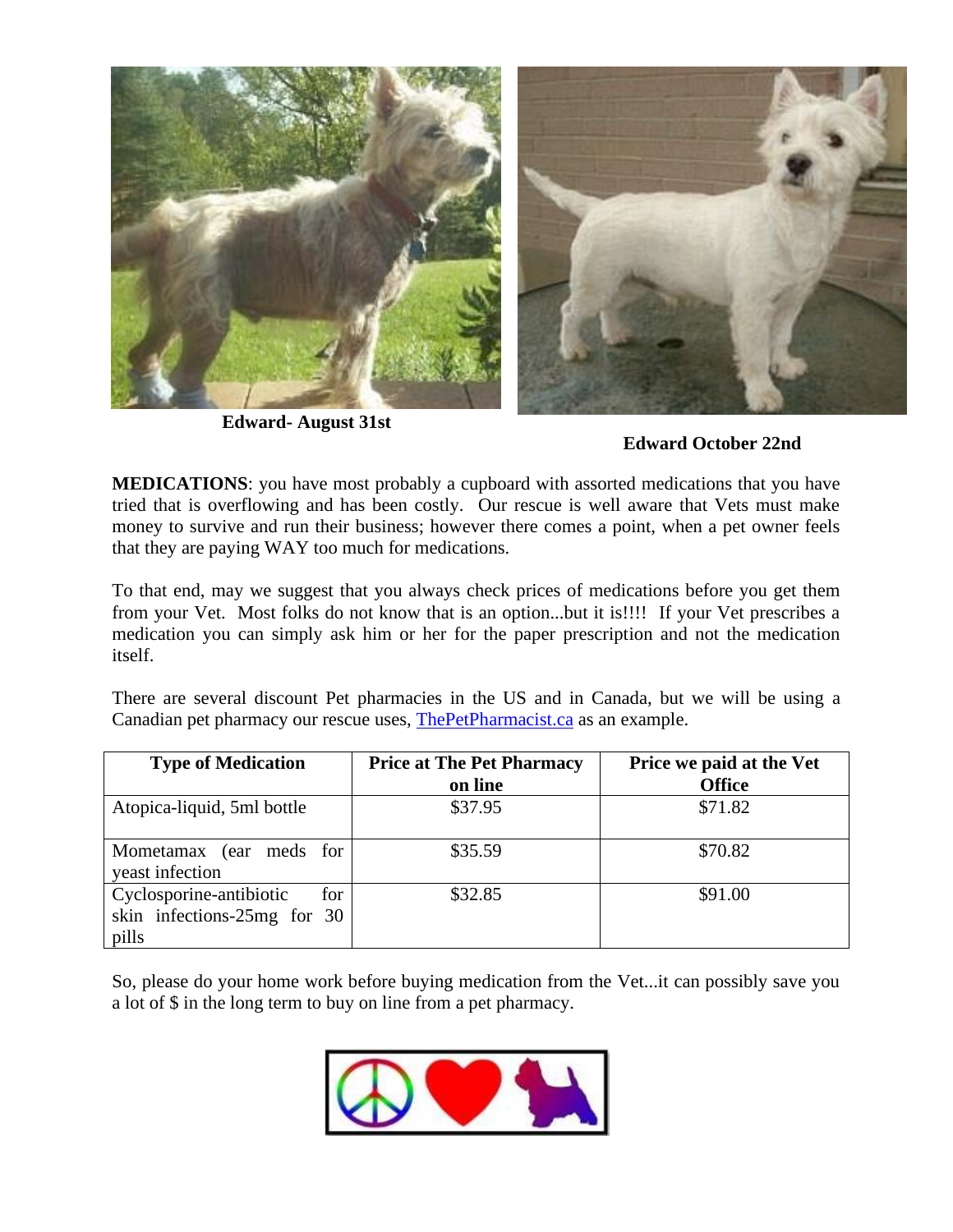Right now you may be asking...but my Westie was fine for a few years… why have they developed these skin problems now?

As the dog ages and the number of antigens he is exposed to increases, his immune system must work harder to recognize and fight them. If you compare the immune system to a wall with the immune memory cells functioning as the wall's building blocks…so with each new antigen exposure another building block is added to the wall to strengthen its protect abilities. Eventually these building blocks pile up and the immune systems wall becomes too high and unstable, causing it to collapse.

Yeast: Far too often when Westies are diagnosed with allergies, they are in fact really suffering from a systemic yeast infection, be it on the surface of the skin or the whole system. If this is the case, antibiotics and steroids will not clear up the source of the problem. They only address secondary bacterial infections and provide temporary relief from itching.

Yeast problems can be caused by different yeast organisms. One is Malassezia which is a common yeast organism found on normal and abnormal Westie skin and ears. Other yeast problems involve Candida, which can be systemic (systemic means "affecting the entire body," rather than a single organ or body part) and the root cause of the problem. Yeast found in the body changes to its fungal form and starts to overgrow in the gut, causing toxins to leak into the body and causing a breakdown in the body's defenses (immune system). The result is that we start to see a reaction (such as a skin, coat, ears) and the reaction is in the whole body's system (systemic). If you understand that the skin is the biggest filter organ in the body, you can understand that this is where the junk and toxins in the body end up, causing the issues you see in your Westie.

Our yeasty Westies (they smell like popcorn or a corn chip kinda smell) all go on a 30-60 day course of Ketoconazole. Ketoconazole belongs to a general class of drugs known as antifungal drugs and inhibits the growth of fungal organisms by interfering with the formation of the fungal cell wall.

More info about what to feed your Westie will follow below-but in this section about yeast we wanted to remind you that you must take a VERY careful look at what you are feeding your Westie---a low glysemic diet is best….don't feed the yeast!!! Yeast needs sugars to grow…so please try to eliminate or greatly reduce in both foods and treats:

- potatoes
- sweet potatoes
- tapioca
- black strap molasses

After our Westies have completed their 30-60 days of Ketoconazole, we finish our yeasty Westies off with a more natural yeast cleanse to complete the treatment. We use the program from [Nzymes](http://www.nzymes.com/store/pc/symptomChkrResults.asp?condition_id=1951) and have had great results. There are 3 products we use (the company recommends other products but we have found that these 3 are the best to purchase)

- Oxy Drops
- Nzymes granules
- Black Leaf tincture

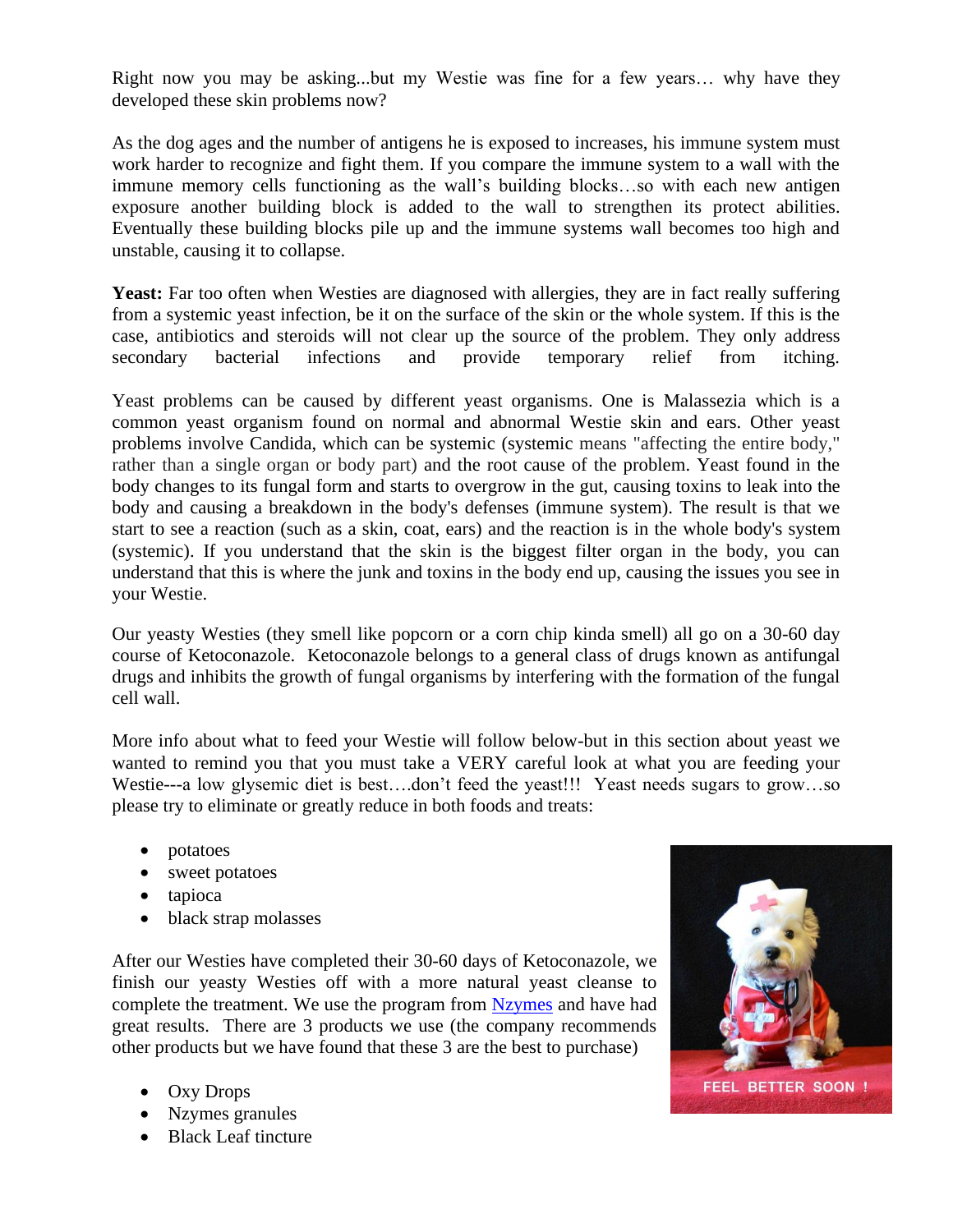All the usage instructions are on the [Nzymes](http://www.nzymes.com/store/pc/symptomChkrResults.asp?condition_id=1951) website and are also included with the items if you purchase the products-simple to use and easy to understand.

**Bacteria:** All of our itchy Westies have some level of Pyoderma- Pyoderma literally means "pus in the skin" and refers to a bacterial infection of the skin. From our experience, the "tried and true" antibiotics that Vets use (Baytril, Cephalexin, etc) are good, but we have had better results using an injectable Convenia (which is a brand name for cefovecin). It is a long-acting antibiotic that exerts its antibacterial effects for approximately 1-2 weeks but stays in the body for over 2 months. This is in contrast to non-repositol antibiotics which are rapidly cleared from the body and need to be administered 1 - 2 times per day by a pill form. We give our itchy Westies an

injection of Convenia (cefovecin) on day 1 and again on day 14 of their treatment.

**Mange**: There are 2 types of mange…one is Demodectic and one is Sarcoptic. Most dogs are immune to mange; however dogs with compromised immune systems are at a higher risk. Your Vet can do a simple skin scraping to make sure your Westie does not have mange---again without that info you can



pump all kinds of medications and drugs into them and they will not improve if mange is present, so you need to rule out mange.

**Vaccinations:** There is a lot of controversy right now over vaccinations (in both people and pets) and the fallout of over vaccinating your Westie can be devastating. In our opinion (and we have to stress here that this is our opinion and you must do your own due diligence with your research!!!) we would suggest that you consider NOT vaccinating your Westie until their skin has been 100% perfect for **over a year**. We mean no rabies, no DHPP and no heartworm.

Afterwards, if you choose to vaccinate your Westie (and yes it is a choice!!!) the most important thing we suggest is to NEVER vaccinate your Westie for anything in the spring, summer or fall months. Their immune systems are at their most vulnerable at those times and skin problems are much more likely to occur. **Only vaccinate your Westie if there is snow on the ground!!!**

Also, never vaccinate for rabies and DHPP at the same time-it is very hard on Westies and again not good for their immune system. It is very important to wait at least 2 weeks between rabies and DHPP-they should NEVER be given at the same appointment.

When you think of vaccinations…always remember that old saying "the cure can sometimes be much worse than the disease"

Given the fact that annual visits provide the bulk of many Vet practices it is not surprising that there has been significant resistance to attempts at changing vaccination protocols.

A "one size fits all "vaccination program for dogs is simply incorrect-a Westie who is always with their owner, rarely off leash and always well supervised does not need the same vaccinations as an outdoor farm dog left to his or her own devices. Each animal should be evaluated and immunized based on a program individually tailored to their needs and health.

When choosing to vaccinate or not the best thing to do is to trust your instincts. Your Vet might even try to convince you that there is no scientific evidence linking vaccinations with adverse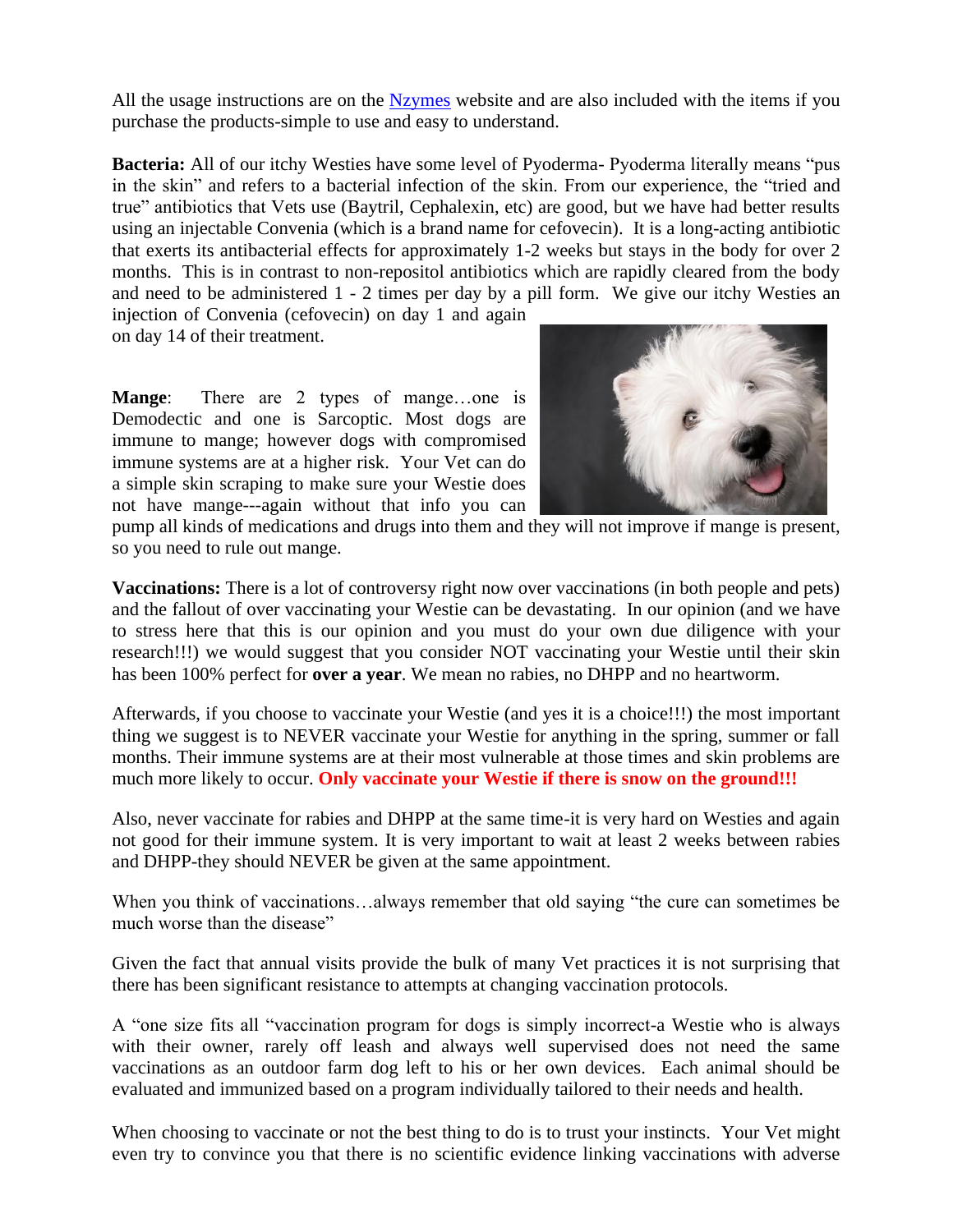reaction, serious illness and even death. This is pure ignorance and confuses well meaning dog parents who are searching for all the facts in an effort to provide the best level of care.

If you find that your Vet is pressuring you into over vaccinating your pet or that he or she refuses to perform a titer test in lieu of yearly boosters, you can choose to walk out of the office and find a more open-minded practitioner.

**Titer-Testing-an alternative to vaccinations**: A number of our Westie folks have opted for a titers test each year and not deferring to the automatic vaccination protocol. A titer test (pronounced TIGHT-er) is a laboratory test measuring the existence and level of antibodies to disease in blood. Most experts believe that strong titers are a more reliable indication of immunity than vaccinations: tests show the **actual** immune response*…*not just the attempt to cause an immune response by vaccination.

**Food Allergy Testing:** In a nut shell, testing for allergies to different foods is simply not accurate on dogs. We never recommend food allergy testing and suggest that you spend your money on other treatments.

Please don't confuse food allergy testing with Allergen Specific Immunotherapy (serum allergy testing-environmental) as they are 2 VERY different things!

**Allergen Immunotherapy** (also termed desensitization) is a treatment that has shown wonderful success with itchy Westies with Atopic Dermatitis (when their itch is due to environmental allergies)

Allergen immunotherapy rehabilitates the dog's immune system. The therapy involves administering increasing doses of allergens to accustom the Westie to substances that are generally harmless (pollen, house dust mites) and thereby induces specific long-term tolerance.

OK…so what does all that mean??? Simply put, your dog will receive the very things (in small doses) of exactly what she is allergic to and her immune system will learn how to tolerate them.

Method #1 (this is the one we like and always suggest to our owners)

**Blood Serum Test**: A 10 ml blood sample is drawn by your regular Vet from your Westie and sent into the lab. The blood is screened for a reaction to a broad range of allergens including pollens, dust, and molds that are common to the geographical area where you live.

If your Westie is currently on medication like steroids or an antihistamine, you do NOT need to stop the medication for the blood serum test.

Method  $#2$  (this is the one we don't suggest-but we want you to have all the facts)

**Intradermal Skin testing**: In this test, your Westie will be sedated and have a large patch of fur shaved. A small amount of 50 different antigens are injected into the skin and after a short period of time, the area around the injection site is observed to determine if your Westie is allergic to the allergen.

Your Westie must be off any oral or topical steroid medication for 4 weeks prior to this test and must be off antihistamines for 14 days. They suggest you remove all Omegas' from their food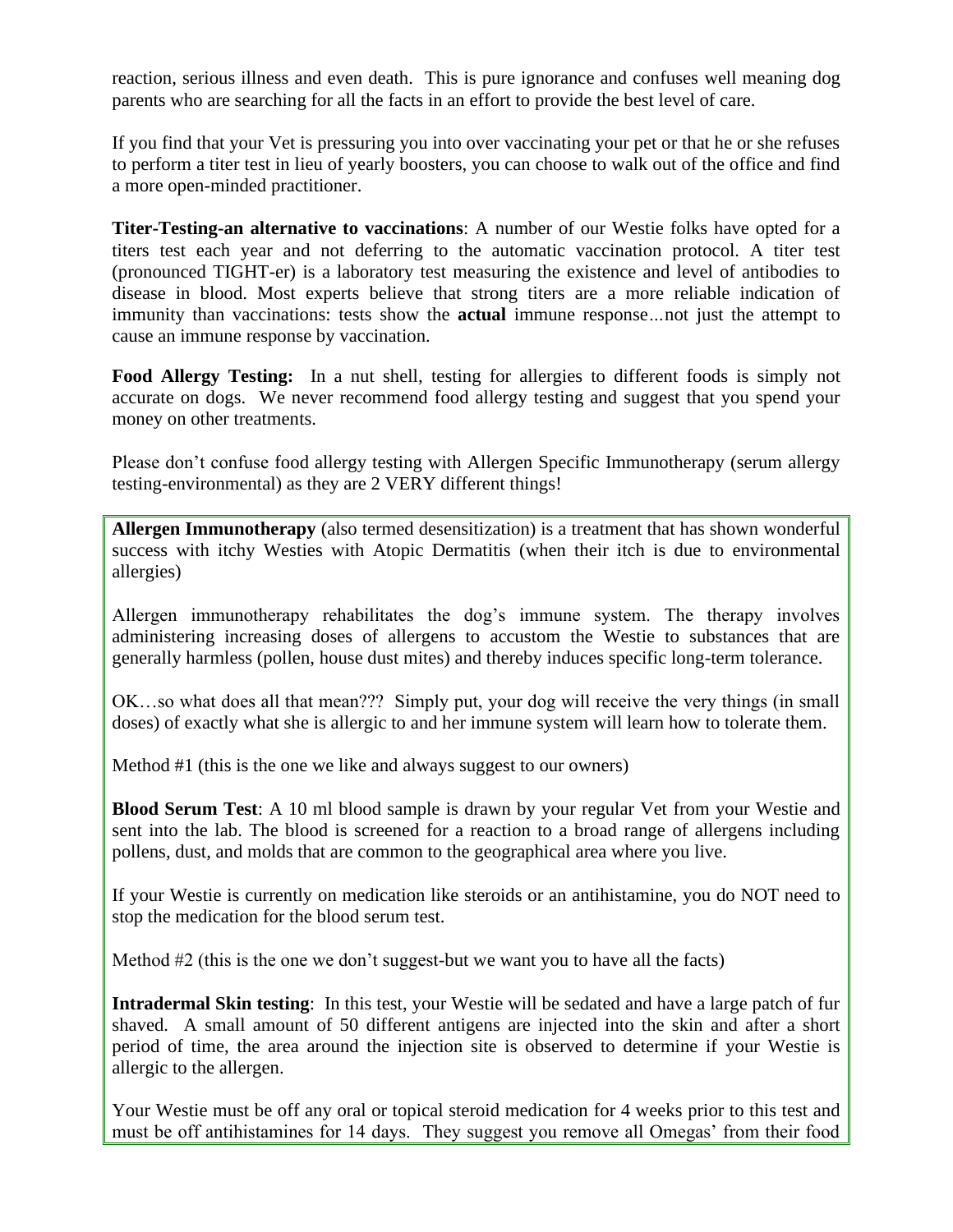and not to bathe them as well…in other words they are looking for a positive reaction- so they need your Westie to be ITCHY!!!! (now you are seeing why we don't really like this method!)

So what happens next…your Vet will send the blood off to a lab for results. There are 3 labs we use: (we have had a few "false positive" results from other labs, so we suggest your Vet uses)

- VARL Labs in California
- Greer Labs in North Carolina
- Heska Labs in Colorado

**Now this is an important part-so please know…**

**If your Westie reacts to lets say cat dander and it's a big reaction then the lab would for sure put this in and is taking up space (only 10-12 allergens can be put in the allergy shots) BUT…if that Westie has no exposure to cats then it doesn't need to be in.** 

**When your regular Vet (or even better, a Canine Dermatologist!!!) formulates the allergy results please know what they are including…again, if your dog is allergic to cats but has no exposure to them not much sense to add it!!!!** 

You will then receive, from the lab, a series of vials that will contain the exact allergens that your Westie has tested positive for in higher concentrations.

If you are reading this and you are in Canada or the US...there is now sublingual immunotherapy (under the tongue) allergy drops. In the past you would have had to give your little one allergy shots, but YEA!!! no longer. Just a drop under the tongue and they are good to go.

Next, a program will be laid out for you and you will use the different concentrations of the serum as the months go along-higher concentrations means less often, so that is a good thing!

The first stage is the "induction" phase and then comes the "maintenance" phase. Each program or protocol will be different, but an average one would be:

- Induction Phase- 3 months long. Your Westie will require the allergy drops to begin every other day, then down to once a week and then down to once every 2 weeks.
- Maintenance Phase-Your Westie will require the allergy drops once every 3 weeks and then once a month and then once every 2 months.

There may be seasonal components involved as well…perhaps in the winter months they will not require the drops at all and then in the spring and fall it may need to be increased

Your Westie may need these allergy drops for only a few months or perhaps for the rest of his life…but if he is happy and comfortable and not itchy… it is well worth it. We have found that more than 75% of Westie have very positive results to this therapy.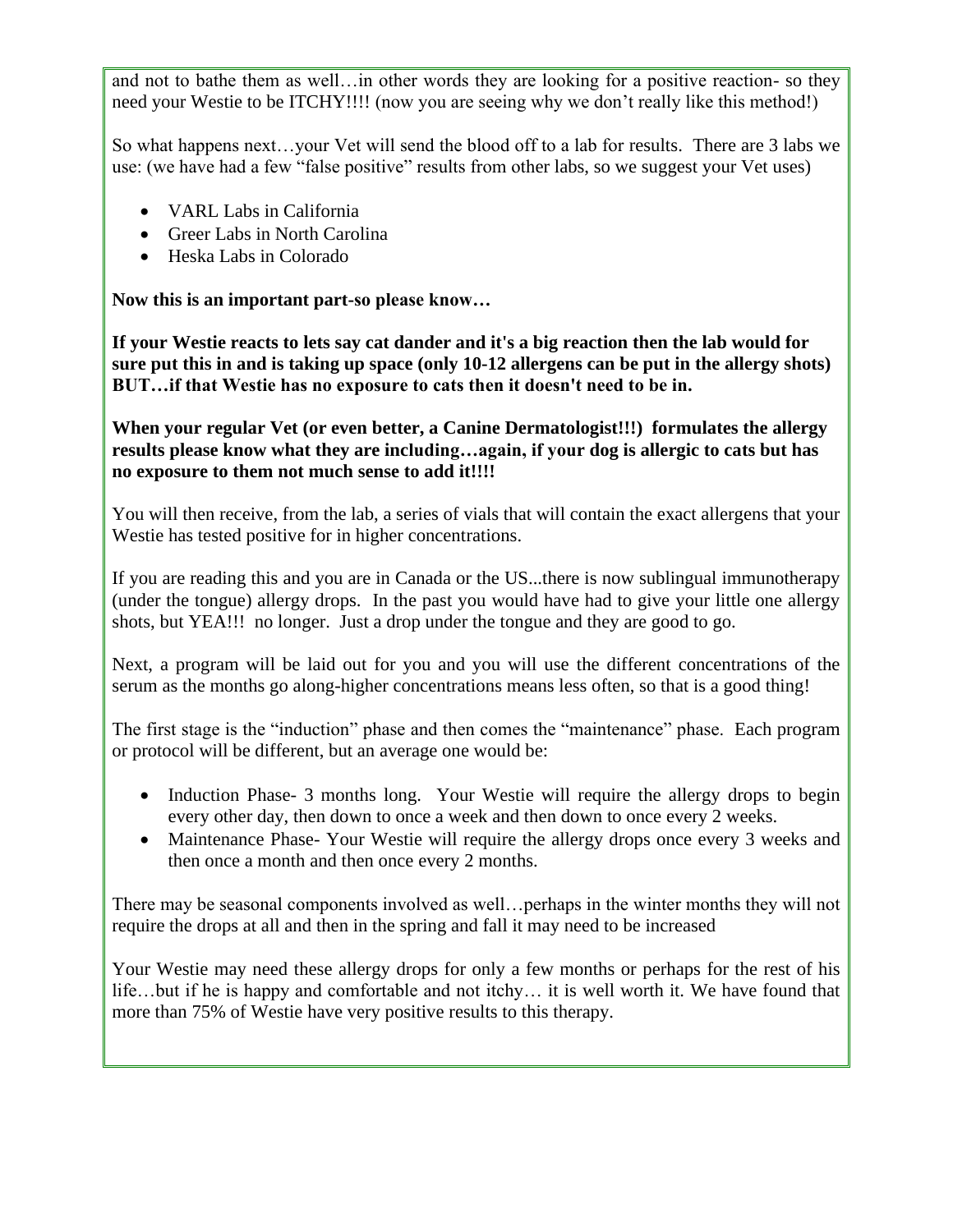#### **Common Medications:**

**Cytopoint:** is a relatively new injection available from the pet pharmaceutical company, Zoetis and is available at your Vet office.

In simplest terms, Cytopoint stops the itch signaling protein from reaching the brain, reducing or eliminating the itch-scratch cycle. The manufacturer (Zoetis) says a single injection of Cytopoint can relive itching in dogs for four to eight weeks. They claim the treatment begins working within a day and the research demonstrates skin healing begins within a week.

The manufacturer claims Cytopoint is similar to treating itchy skin with steroids but without the potentially dangerous side effects. In clinical trials, about 70% to 80% of pet parents reported less itching and scratching, especially during the first four weeks.

**Apoquel:** is used to treat and control itching and inflammation resulting from a variety of causes, including flea allergy, food allergy, contact allergy and atopic dermatitis.

Benefits:

- Provides onset of relief within 4 hours
- Effectively controls itch within 24 hours
- Safe for short term and long term usage
- Uniquely targeted to stop the itch with minimal negative impact on immune function



**Atopica:** (generic name is Cyclosporin) is another medication that many Vets prescribe but it does have some side effects…so we like the Apoquel better!!!!

Atopica is available in both pill and liquid form. Atopica can make dogs vomit or have diarrhea however it may not be the medication itself (there is castor bean oil in both the pill and liquid forms) that does not sit well with them. Put the Atopica capsule or liquid in the freezer or fridge and the vomiting and/or diarrhea should be lessened. If your Westie is still vomiting from the Atopica, consider the Allergen Specific Immunotherapy or call your Vet re: reducing the dose!

**Immune System:** When you have a Westie that is itchy, has open sores, is biting at his feet or has chronic ear infections, you have a dog with an immune problem. Even if you cure or control the current problem, you will never completely fix the issue if you do not improve the immune system. Good quality foods, no stress and limit or eliminate all vaccinations will all help to improve immune function.

**Steroid Use:** Hydrocortisone, Vanectyl P (combining trimeprazine and prednisolone) and Prednisone are common drugs that Vets will use to stop a dog from scratching. These steroids should be only used in **extreme cases** and only for very short periods of time. They are meant to "put the fire out" to give the Westie some immediate relief but should never be used long term as they can do serious and irreparable damage to organs.

Before you enter into the world of long term steroid use for your Westie you must be aware that again…the cure can be much worse than the disease.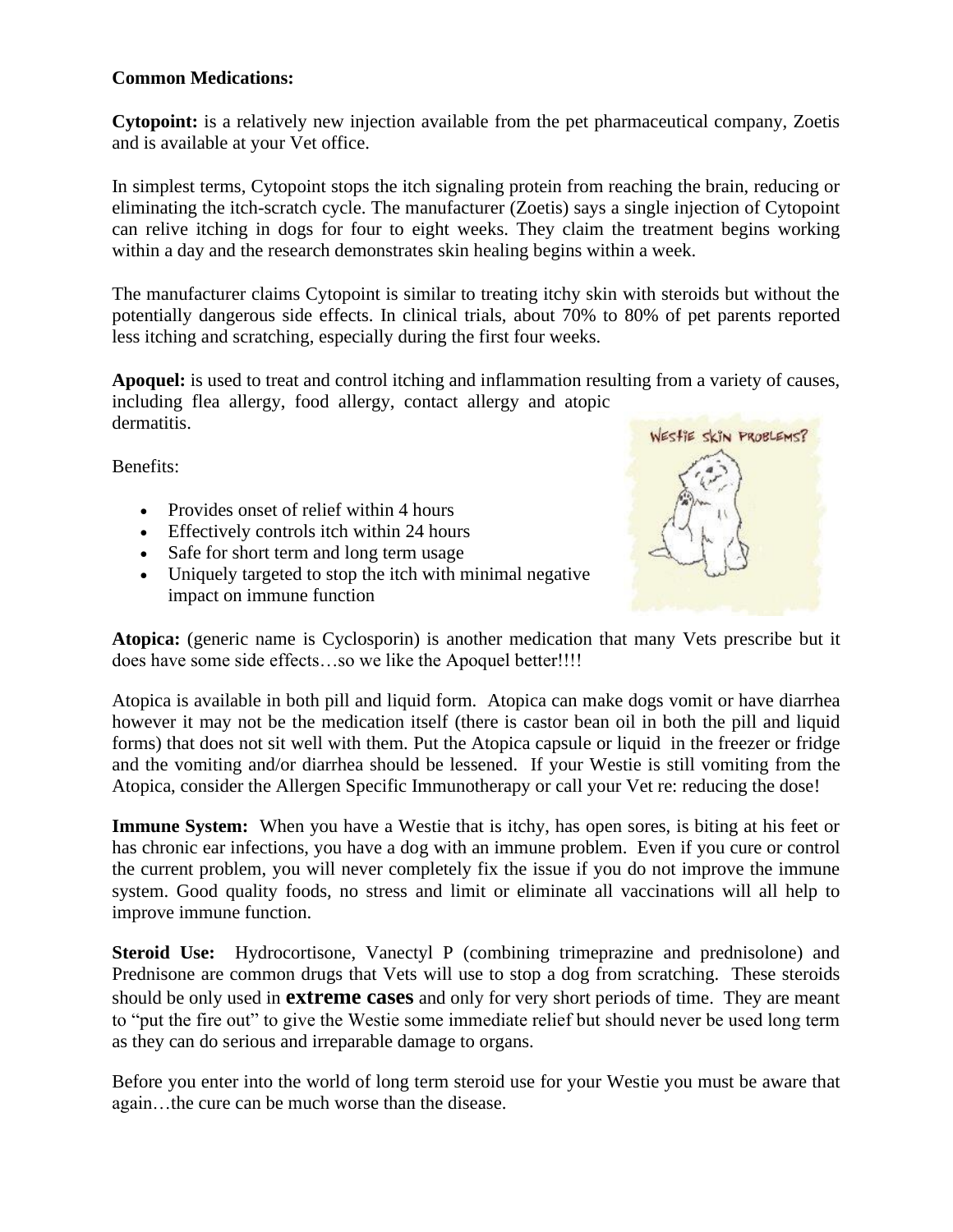When your Vet suggests that you put your Westie on Vanectyl P or Cortisone, can we PLEASE suggest that you ask him or her…"hey, what about Hydroxyzine instead???"

Hydroxyzine is an antihistamine used for the treatment of allergies, flea bite dermatitis, and atopy. It helps stop the itching and has **much fewer side effects** than corticosteroids (Vanectyl P and Cortisone) Hydroxyzine works by blocking the actions of histamine in the body. Histamine is the chemical responsible for many of the symptoms seen when an allergic reaction occurs.



**Food Allergies**: Some Westies may be allergic to foods, but simply being fed these may not be enough in itself to get their immune systems hopped up to the point where itching occurs. However, when the pollens and molds of spring, summer and fall are added, the total number of allergens present will have reached high enough concentrations, thus exceeding the threshold, to cause allergic symptoms such as chronic itching. Food can certainly exacerbate a Westie's itchy condition and that is why it is so important not to feed foods that are known to be likely contributors…so everyone repeat after us…when choosing food and treats…"**no wheat, no corn, no soy, no beef, no lamb, no dairy**"...repeat please so we know you have it…"**no wheat, no corn, no soy, no beef, no lamb, no dairy**"

It can be difficult to distinguish a Westie suffering from food allergies from a Westie suffering from environmental allergies based on physical signs. However, there are a few signs that increase the suspicion that food allergies may be present:

- recurrent ear problems, particularly yeast infections.
- a very young dog with moderate or severe skin problems.
- a dog suffers from allergies year-round or if the symptoms begin in the winter
- a dog that has very itchy skin but does not respond to steroid treatment.

## **So what should you feed your Westie…**

well we can certainly tell you foods that we would NOT recommend... (OK... remember how we had said at the beginning that some Vets will not agree with our program...well, this is one of those parts!!!!!)

**NEVER FEED:** Vet "prescribed" foods such as Science Diet, Hills, Medical, Purina, Royal Canin, Iams, Waltham…these are, in our opinion, poorer quality foods that have many problems for our itchy Westies. If you don't believe us, please check out [The Dog Food Advisor-o](http://www.dogfoodadvisor.com/)r [Dog](http://www.dogfoodanalysis.com/)  [Food Analysis...](http://www.dogfoodanalysis.com/) you may be shocked at the ratings of these "prescribed" foods!

We have found that most of our Westies do best on a fish based diet. What you are looking for is a **grain free, low glysemic diet**…low glysemic (or low sugar producing) because of the info we just told you in the section above about yeast…sugars feed yeast.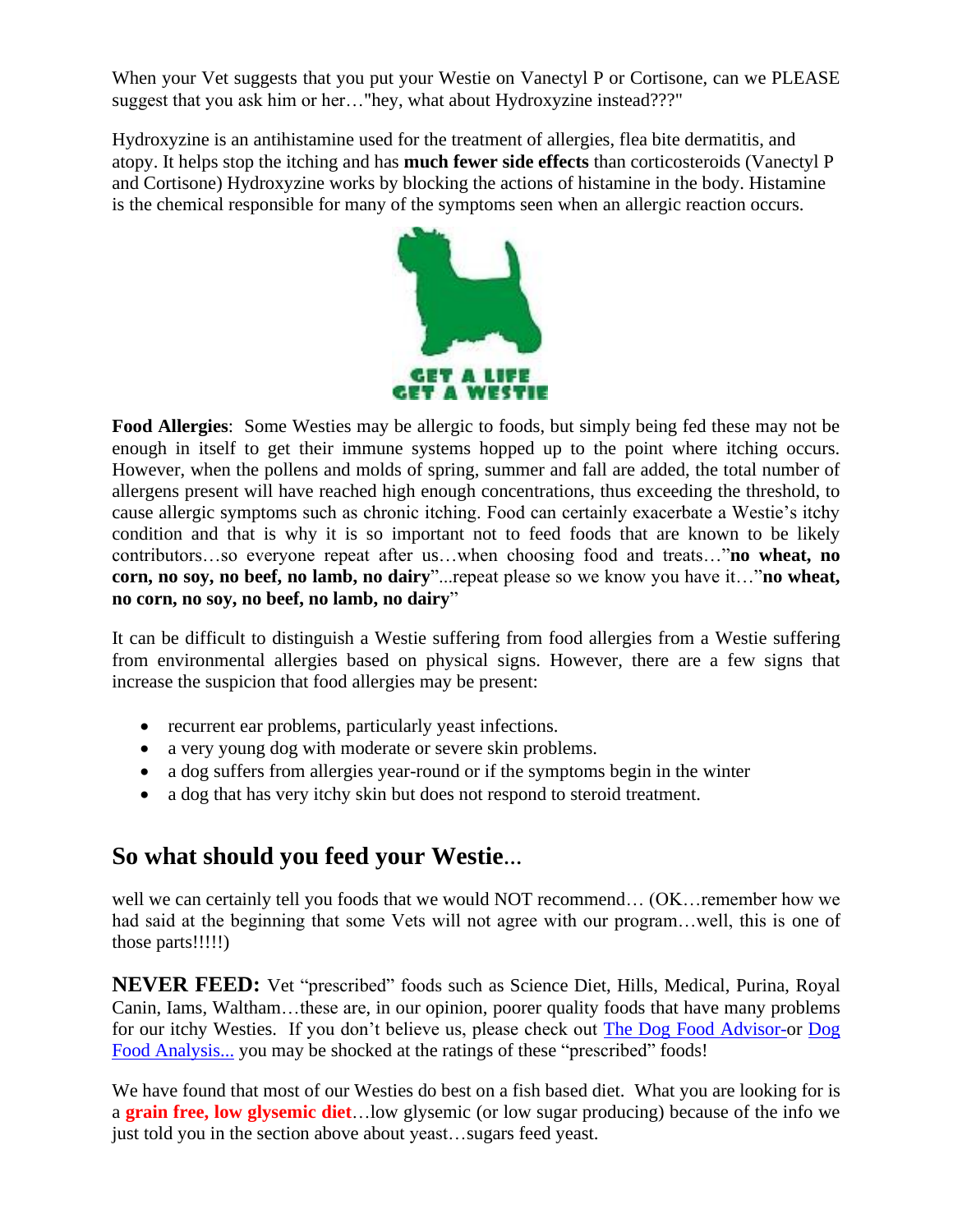Here is a chart that shows you some foods that have a high glysemic index - the scale goes from 1 to 100, 100 being very high on the glysemic chart. **Please note: Potatoes are rated the highest in the glysemic index (sugar levels) for root vegetables. Potatoes have as much sugar in them as a sugar donut** (and I don't think any of us would feed our Westie a sugar donut every day of their lives!!)

| • Potatoes 88     | • Tapioca $56$          | Carrots 47     |
|-------------------|-------------------------|----------------|
| $\bullet$ Corn 78 | $\bullet$ Brown Rice 55 | Blueberries 44 |
| White Rice 72     | • Sweet Potato $50$     | Apple 38       |
| • Papaya $56$     | Peas 48                 | Yam 37         |

OK... we have made our suggestions on what we suggest NOT to feed...now you need our suggestions on what you SHOULD feed!!!

We get asked every day "What should I feed my Westie?" and our answer is always the same:

- our #1 choice would be a RAW diet,
- our #2 choice would be a well rounded home cooked diet
- our #3 choice would be a good quality grain free, low glysemic kibble



A RAW diet???? Is that good for my dog???? Is it healthy???? …the answer to all those questions...is YES!!!!

Feeding RAW is an easy, convenient and healthy way to feed...it is the diet that your Westie was built for.

Dogs are carnivores, eaters of raw meat and their systems are designed to extract protein and nutrients from meat in its naturally raw state. Carnivores are not meant to break down complex



carbohydrates. Dogs have no use for corn, wheat, soy, rice or grain, which is often the base ingredient used for many dry and canned foods.

There are 3 ways to feed a RAW diet:

**Frozen RAW**: It is as simple as going to your local pet store and purchasing one of the many bags or boxes of frozen RAW food. They come in a variety of proteins and are as easy as feeding kibble. You take out the amount you will need for 2 or 3 days, let the pieces thaw in a tupperware container in your fridge and then serve.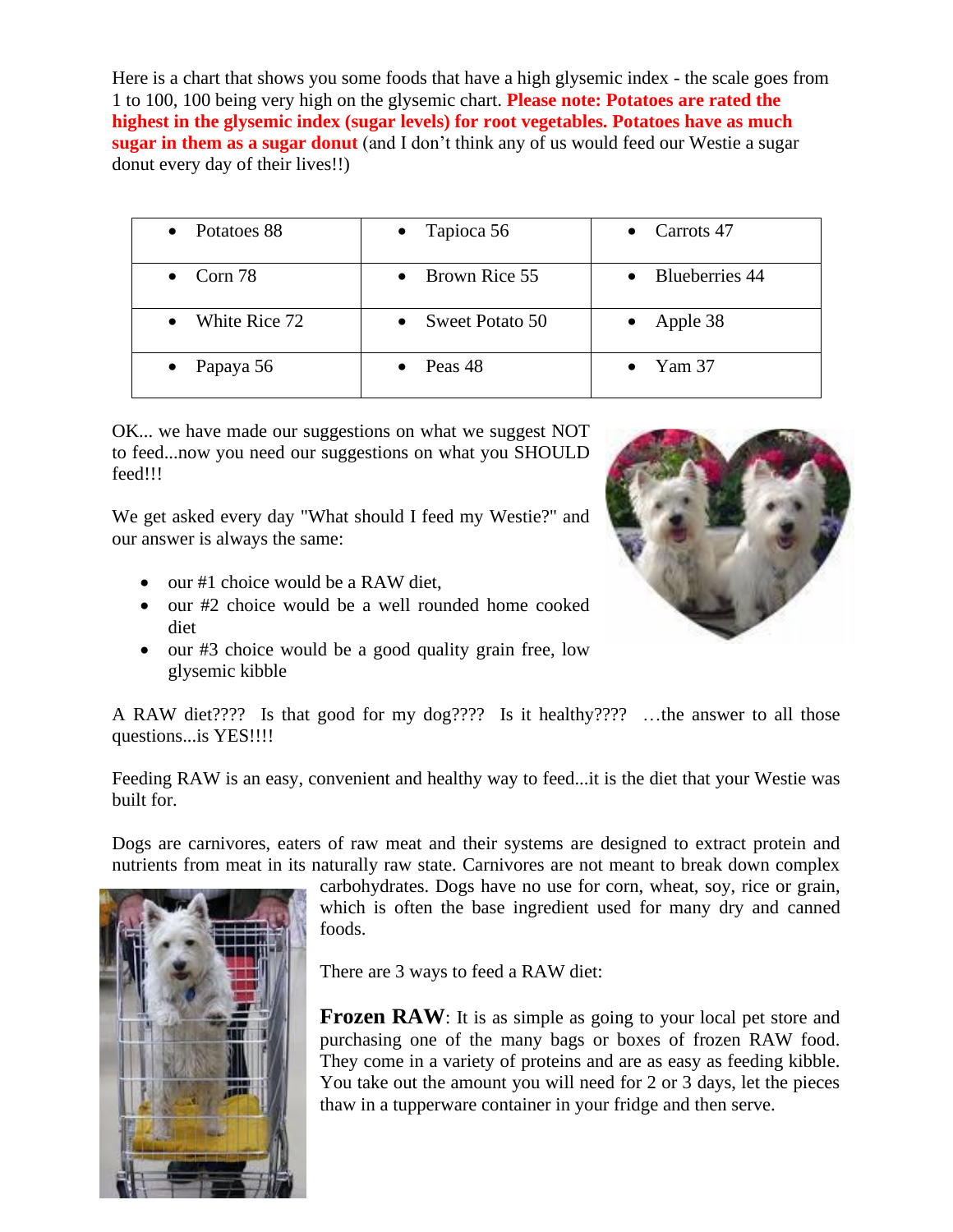**Freeze Dried RAW**: Freeze-drying has long been regarded as the gold standard of food preservation. Unlike conventional kibbles which are cooked at high temperatures, freeze-dried RAW foods are prepared without cooking, so they fully retain the natural properties.

**Dehydrated RAW**: The process of dehydration removes only the moisture. Because the foods are never cooked, canned or extruded, much more of the natural nutrition is maintained.

Here is our Good, Better, Best breakdown of RAW foods and some brands that we like !!!!

| <b>BEST</b>   | <b>FROZEN RAW</b>       | Pets4Life, Primal,          |
|---------------|-------------------------|-----------------------------|
|               |                         | Stella and Chewy's,         |
|               |                         | Nature's Variety,           |
|               |                         | Congo, Big Country Raw      |
| <b>BETTER</b> | <b>FREEZE DRIED RAW</b> | Primal, Stella and Chewy's, |
|               |                         | <b>Nature's Variety</b>     |
| GOOt          | <b>DE-HYDRATED</b>      | NRG, Honest Kitchen, SoJo's |
|               |                         |                             |

### **Top 5 Myths about Raw Diets:**

**Feeding RAW means I throw raw food on the ground and let them go**. False! There are many, many wonderful companies that sell RAW food at the same pet food store that sells kibble. (see our list above)

**Dogs have adapted & live longer with commercial food diets**. False! Dogs have NOT adapted to a commercial food diet, as evidenced by the millions of pets sitting in the waiting rooms of veterinary clinics with periodontal disease, skin diseases, cancers, organ diseases, diabetes and obesity.

**Raw Food diets are not balanced.** False! Raw food diets that include a variety of bones and organ meat contain the proper nutrients and ARE balanced. Raw foods contain the exact proportions of fat, protein, vitamins, minerals and enzymes that a dog needs

**Raw Diets are inconvenient and expensive**. False! There are MANY companies who make it so easy to feed RAW-it can be simple as it is to pour kibble into a bowl.

**Bacteria in raw meat is dangerous to my dog or to my family**. False! When prepared responsibly-no differently than you would do when your family prepares raw meat for your supper-a raw diet is a safe option for your dog and your family

If, however you would prefer to feed a kibble...we sure do have some suggestions for some good ones! It is VERY hard to find a store purchased grain free food that has absolutely none of the ingredients in the high glysemic index chart above, however… the kibbles that we have used in our Canadian rescue and have had lots of success with are: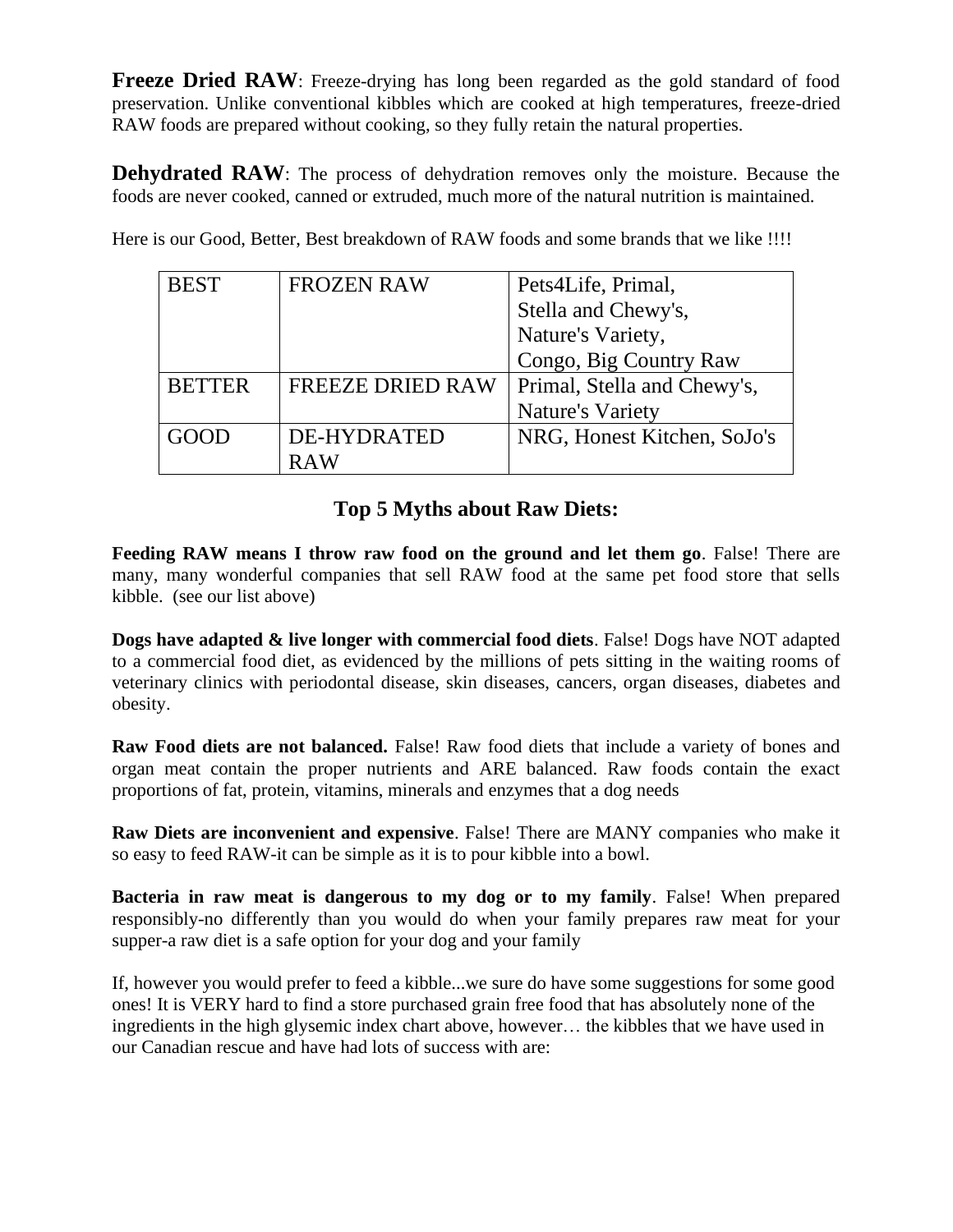- [Horizon Pulsar Fish Formula](http://www.horizonpetfood.com/pulsar)
- [Horizon Legacy Fish](http://www.horizonpetfood.com/legacy)
- [Nature's Variety Instinct Salmon](http://www.naturesvariety.com/Instinct/dog/kibble/salmon)
- [Nutrisca Salmon](http://nutrisca.dogswell.com/salmon.html)
- [EVO Herring and Salmon](http://www.evopet.com/products/1561)
- [Canine Caviar Wild Ocean Grain](http://www.caninecaviar.com/product/wild-ocean-als/)  [Free](http://www.caninecaviar.com/product/wild-ocean-als/)

#### **Also, be very strict with any treats you give him. The smallest piece of the wrong thing can make him itchy for at least 3 weeks.**

Some good treats are

- [NRG Jerky Strips](http://www.nrgpetproducts.com/treats/) are made of 100% edible table quality chicken and salmon meat. No potato, no filler.
- Honest Kitchen Wishes... made with 100% wild caught Haddock

We would be very remiss right now if we did not say in big, bold print... **NO TREATS FROM CHINA, EVER** …such as dehydrated Chicken, Duck and Sweet Potato- we have already lost one lovely Westie boy because his family unknowingly was feeding him tainted treats.

**Use a Calendar:** We strongly suggest that you keep a calendar handy that just has your Westies' health info on it. When you record daily changes, changes to foods, snacks or treats, changes with tummy upsets, scale of itchiness, etc… very often you will begin to see patterns that will help you when treating your dog.



**this was Sammy on Aug 19th**



 **and this was Sammy on September 27th**

**Shampoo:** many of our Westie owners have had amazing results with a relatively new system called **NAGAYU CO2 skin treatment. It** is helping Westies everywhere with issues like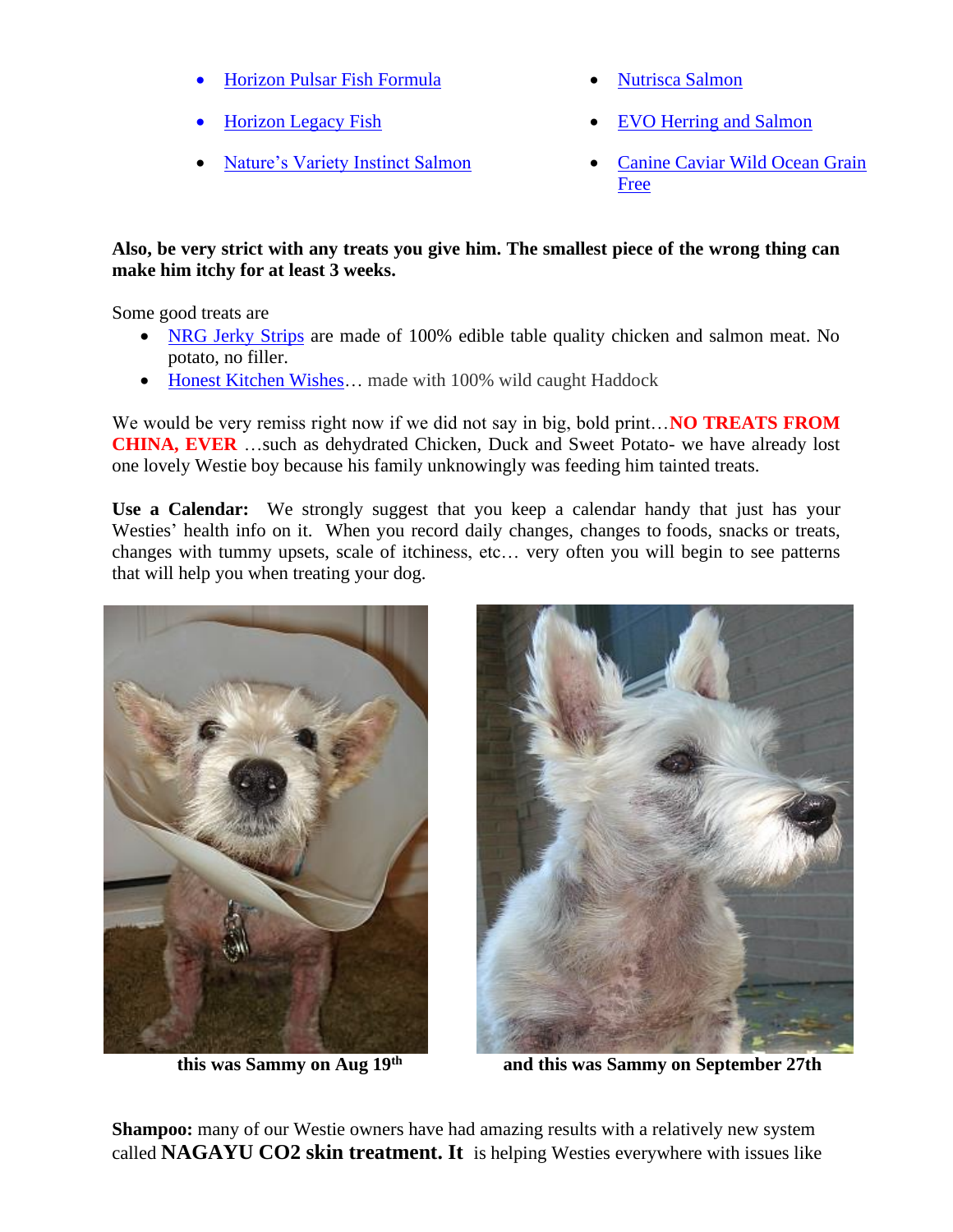dandruff, hotspots, yeast, tick/flea bites, odour, itchiness, hair growth and overall cleanliness for skin and coat. It is a very simple system with a shower head that fits a CO2 tablet inside, and we use it as a final rinse for pets. It takes about three minutes, and the results are astounding. Here is a link to the website when you can purchase the shower head yourself and the C02 tablets, but you can also google it as many groomers are incorporating this into their grooming.

**Shampoo:** It is VERY important to bath your itchy Westie...you must get the bacteria and yeast spores off the skin. We would suggest a bath every other day until the yeasty smell starts to dissipate and then every 3<sup>rd</sup> or 4<sup>th</sup> day till you see that the skin is looking less "angry". If the problem is over most of the body you may want to shave or trim them down, you'll waste less shampoo and they will dry faster. Use cool water and towel dry only, do not use a hair dryer.

### **and remember…..NO oatmeal shampoo or conditioner… EVER!!!!**

The shampoos that we use and like are:

- Chlorhexadine (you get this at the Vet)
- Nizoral (you get that at a drug store)
- Dermacton (ordering info is below)

**Bath Time**: wet your Westie and then lather them up-leave the shampoo on your Westie for at least 10-15 minutes. Keep them in the tub or wrap them in a towel and hold them (please don't put them cold and wet in a crate to lick the shampoo off!!!!!!)

After the 10-15 minutes, rinse off all the shampoo and make sure there is no shampoo residue. While still in the tub, finish off with an Apple Cider Vinegar (ACV) solution on them. (Instructions are below)

#### **Please Note: YOU DO NOT RINSE the ACV solution off!!!**

Natural organic apple cider vinegar has a brownish tinge to it and floating stuff inside. The floating stuff is called "mother" and is formed from the pectin and apple residue. You can purchase natural organic apple cider vinegar at most health food store. Put about ¼ of a cup of ACV in a plastic measuring cup and fill the cup with warm water. After the bath, pour the rinse (from the neck on down-do NOT get this in your Westie's eyes) and then towel dry---don't rinse it off. It is a great and natural way to improve the PH balance on their skin.



**Foot Soaks- does your Westie lick it's paws??????????** We can not stress the importance of removing pesticides, herbicides, ragweed, grasses, pollens, molds, dust mites and other pollutants from your dog's feet on a regular basis.

Your dog's feet can gather a pretty heavy toxin load in addition to allergens, and this can become extremely irritating to his paws. 50% of all foot licking and chewing can be immediately alleviated by removing allergens and other irritants collected on a dog's paws. It is important is to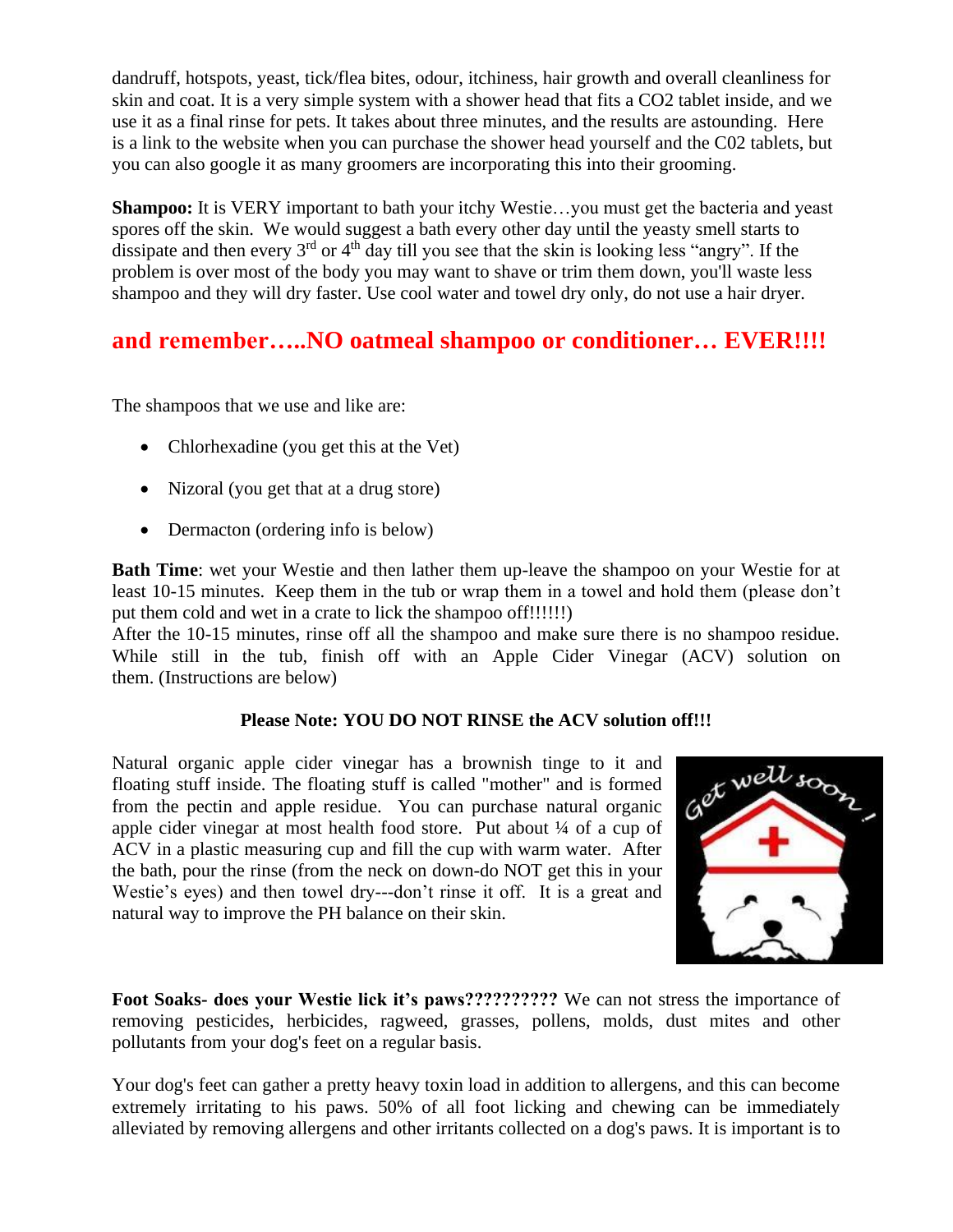soak the paws at the end of any day when your pet has been in contact with allergens, lawn chemicals, or anything in the environment with the potential to irritate her feet.

You will need:

- a small tub or Tupperware container
- Povidone iodine (also known as Betadine Antiseptic Solution) is an organic iodine that is safe, non-toxic, antifungal, antibacterial, and anti-yeast. There are two types of Betadine …one is a surgical scrub/skin cleanser that needs to be rinsed off…. the one you want is the **Betadine Antiseptic Solution**
- water

You want to dilute the povidone iodine with water to the color of iced tea, using just your eyes – no scientific formula is involved! If it comes up too light, just add a bit more of the iodine…if it's a bit dark, add more water. We recommend you let your Westie stand in the solution from two to five minutes. You don't have to do



anything to the feet or toes -- the solution will do the work for you. You can just stand and sing to your Westie while he soaks, or talk to him and tell him how handsome he is.

Remember, the key is to get the feet submerged in the solution, which will wash away any type of yeast that might be growing, as well as mild bacterial infections, allergens, and other contaminants. Dry them off and they are good to go!





**This was Sugar on July 5th and this was Sugar on August 19th**

**Lotions and Potions:** We have found a product that we have used on our itchy Westies that has been great for us. It is in a shampoo, cream and spray form and it has worked wonderfully well